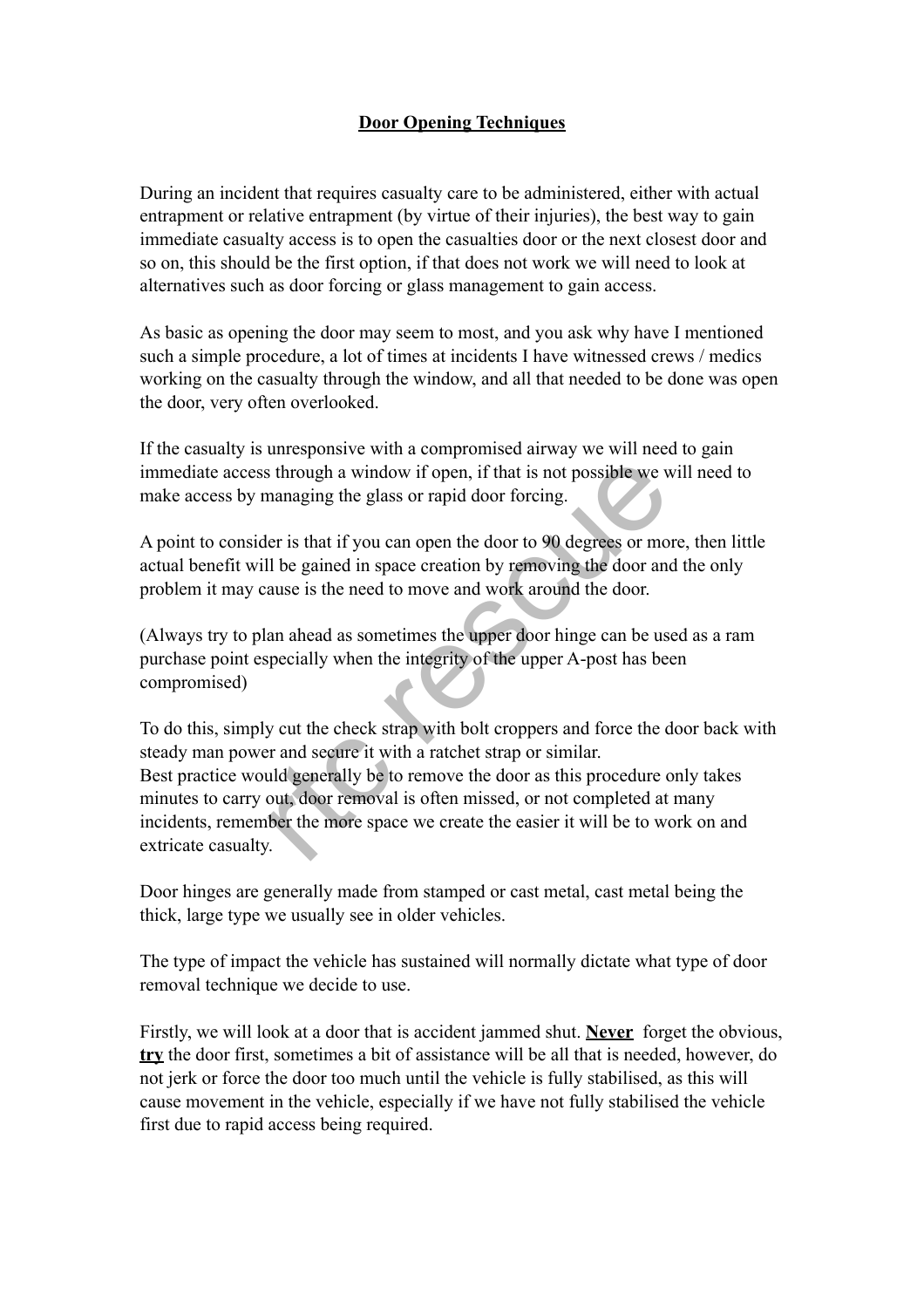

The door can be forced open either from the lock side or from the hinge side; again crash damage will often decide which technique we will use. Try

and work to the easiest option and the one which will need the least amount of metal relocation.



The lock side is the most common start point, if there is no purchase point for the spreaders we will need to make one using either a jimmy bar or other suitable tool, or alternatively we can pinch and peel the metal with our spreaders to gain access.

On many occasions we make a purchase point right near the lock mechanism and then start to spread the door open, doing it this way often leads to most of the door skins being torn and separated, this causes structural stability in the door to work against us, causing a lot of mess and taking some time to complete. France and this way often leads to most of the parated, this causes structural stability in the door to whose and taking some time to complete.<br>
One way around this is to start spread to most of the window frame and work d



One way around this is to start spreading from the window frame and work down; this encompasses the whole of the door and in most cases prevents the door skins from separating, making for a quicker evolution.

Always work with a tool buddy who can brace the door and prevent it from shooting uncontrollably from the lock as it pops

Opening the door from the hinge side is pretty much the same, you will first need to create purchase points, either by jimmy bar, or by tactical crushing of the wheel arch to make a purchase point.

Alternatively, a technique called the vertical spread can be carried out to make a purchase point, this is where you spread from the Cantrail / side header rail against the top of the door to force it down and out, this is best achieved with dedicated spreaders. Bear in mind that you may have to remove the window frame as well if using this technique. This will be on youtube soon.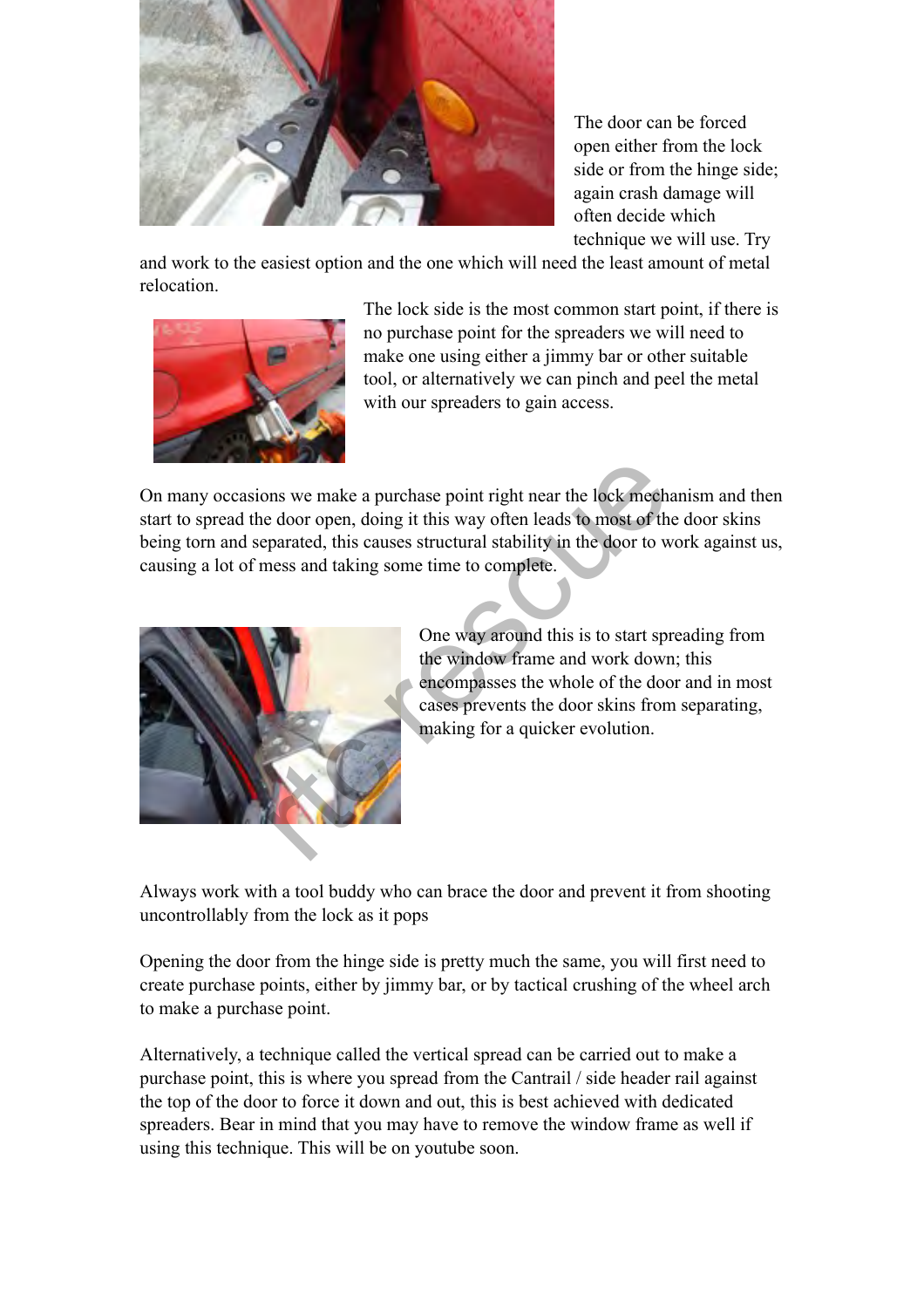Where you crush to make your purchase points, will also depend on SIPS systems that may be within the door etc.

Once a good purchase point has been created, we can then either spread the door off, or cut the hinges, this will depend on the type of hinge the vehicle has and what the capability of your cutters are..

Cutting the hinges is a lot more controllable than spreading and reduces the sudden ejection of the door as the hinges give way as it is being spread, but this will depend on whether the door has SRS fitted and the type of cutters you use and if they are capable of cutting heavy duty hinges. So an alternative plan may be needed.



A point to note when spreading a door off from the hinges, is that it's good practise to spread above the top hinge and below the bottom hinge.



**When spreading or cutting a door off from the hinges, make sure you are not positioned between the vehicle and the door when the door is equipped with door mounted airbags and always keep on the outside of the tool. Remove this type of door from the outside away from the deployment zone.** The hinges, is that it's good<br>practise to spread above the<br>top hinge and below the<br>bottom hinge.<br>When spreading or cutting a door off<br>re you are not positioned between the vehicle and th<br>pped with door mounted airbags and

If you spread above the top hinge you are using the dash structure and dash cross member as a strong point and similarly the bottom of the lower hinge uses the strength of the sill and floor cross members to act as a strong point.

Remember to have someone supporting the door during spreading and watch that the bottom of the door does not come into contact with the ground as this will lift the vehicle, which is obviously bad practice and dangerous.

We always seem to go for the use of hydraulics, probably because they are deemed easier and quicker but actually with good vehicle knowledge we can carry out just as good a job using hand tools with the application of good understanding, never forget sometimes simple is easier.

A tool such as a Torque wrench can remove a door in seconds if we have access to the bolts etc, although I'm aware that this is often not the case.

Or simply punching out the hinge pin will allow the door to come away with ease. If we do not have the luxury of hydraulics we can simply remove the door skin from around the door lock and operate the lock from the internal mechanism, all that is needed then is a crow bar to lever the door open. This in itself may be all that is needed for the door to open.